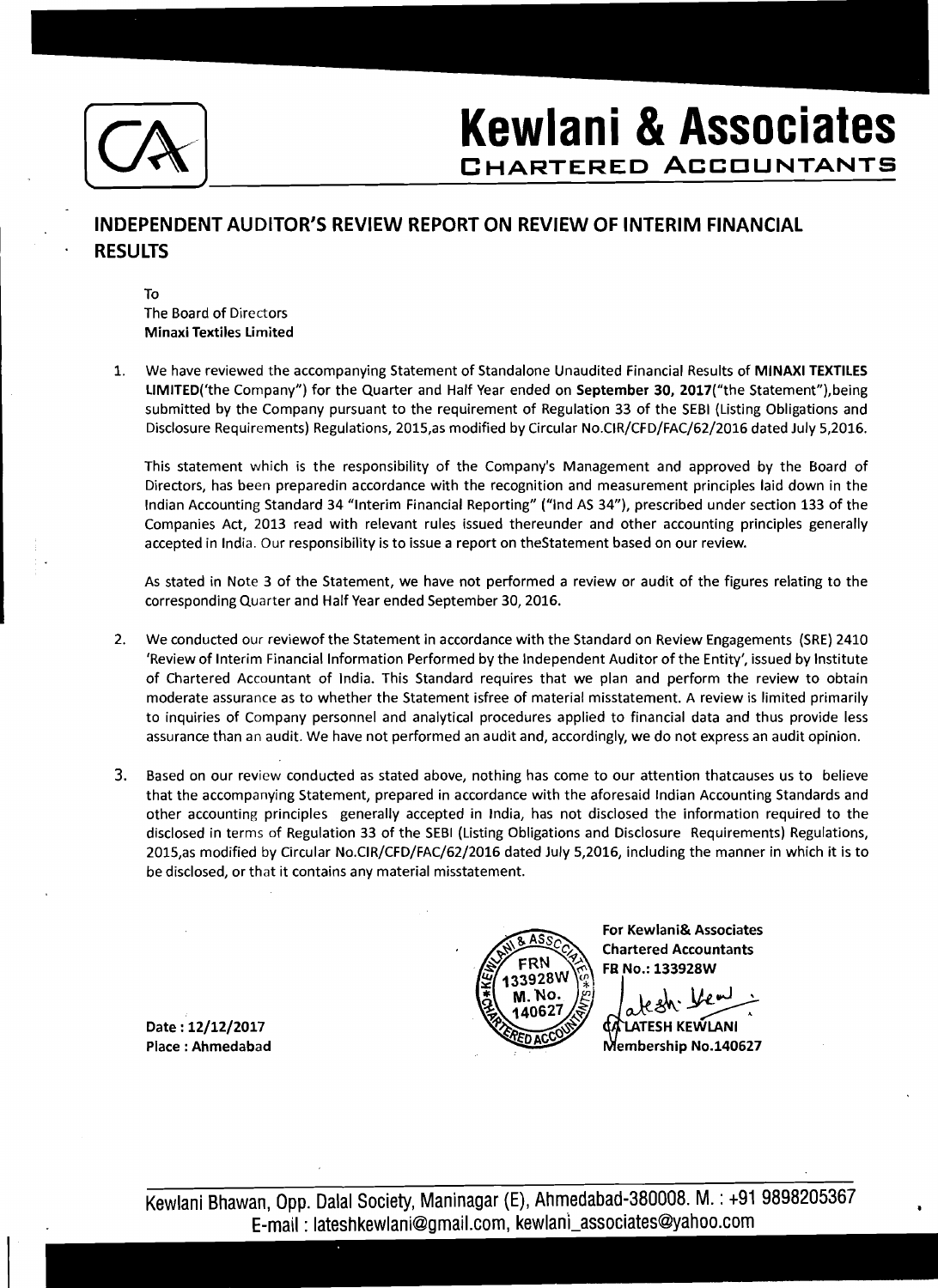|                                                                                                                                                                                                 |                                                                                                                                                                                                                                                                                                                                                                                                                                                                                                                                                               | <b>MINAXI TEXTILES LIMITED</b>      |                                      |                                           |                                  |                                  |  |
|-------------------------------------------------------------------------------------------------------------------------------------------------------------------------------------------------|---------------------------------------------------------------------------------------------------------------------------------------------------------------------------------------------------------------------------------------------------------------------------------------------------------------------------------------------------------------------------------------------------------------------------------------------------------------------------------------------------------------------------------------------------------------|-------------------------------------|--------------------------------------|-------------------------------------------|----------------------------------|----------------------------------|--|
| REG.OFF. PLOT NO:3311, PHASE:04, G.LD.C., AT:CHRATRAL, TA:KALOL(N.G.), DIST:GANDHINGAR PIN:382 729<br>STATEMENT OF STANDALONE UNAUDITED FINANCIAL RESULTS FOR THE YEAR ENDED SEPTEMBER 30, 2017 |                                                                                                                                                                                                                                                                                                                                                                                                                                                                                                                                                               |                                     |                                      |                                           |                                  |                                  |  |
|                                                                                                                                                                                                 |                                                                                                                                                                                                                                                                                                                                                                                                                                                                                                                                                               |                                     |                                      |                                           |                                  | (Rs. In Lakhs)                   |  |
| Sr. No.                                                                                                                                                                                         | Particular                                                                                                                                                                                                                                                                                                                                                                                                                                                                                                                                                    | For the Quarter<br>ended 30/09/2017 | For the Quarter<br>ended 30/06/2017  | For the<br>Quarter<br>ended<br>30/09/2016 | Half Year<br>ended<br>38.09.2017 | Half Year<br>ended<br>30.09.2016 |  |
|                                                                                                                                                                                                 |                                                                                                                                                                                                                                                                                                                                                                                                                                                                                                                                                               | (un-Audited)                        | (un-audited)                         | (un-audited)                              | (un-audited)                     | (un-audited)                     |  |
|                                                                                                                                                                                                 | Income From Operations                                                                                                                                                                                                                                                                                                                                                                                                                                                                                                                                        | 1418.39                             | 1440.71                              | 1377.37                                   | 2859.10                          | 2781.52                          |  |
|                                                                                                                                                                                                 | Revenue from operations                                                                                                                                                                                                                                                                                                                                                                                                                                                                                                                                       | 6.57                                | 8.84                                 | 42.32                                     | 15.41                            | 43.29                            |  |
| Ħ                                                                                                                                                                                               | Other Income                                                                                                                                                                                                                                                                                                                                                                                                                                                                                                                                                  |                                     |                                      |                                           |                                  |                                  |  |
| m                                                                                                                                                                                               | Total Income from operations (I + II)                                                                                                                                                                                                                                                                                                                                                                                                                                                                                                                         | 1424.96                             | 1449.55                              | 1419.69                                   | 2874.51                          | 2824.81                          |  |
| <b>IV</b>                                                                                                                                                                                       | Expenses:                                                                                                                                                                                                                                                                                                                                                                                                                                                                                                                                                     |                                     |                                      |                                           |                                  |                                  |  |
|                                                                                                                                                                                                 | (a) Cost of material consumed                                                                                                                                                                                                                                                                                                                                                                                                                                                                                                                                 | 1104.47                             | 1217.41                              | 1004.48                                   | 2321.88                          | 1947.76                          |  |
|                                                                                                                                                                                                 | (b) Purchase of stock-in-trade                                                                                                                                                                                                                                                                                                                                                                                                                                                                                                                                | 0.00                                | 112.65                               | 38.15                                     | 112.65                           | 38.15                            |  |
|                                                                                                                                                                                                 | (c) Changes in inventories of finished goods, work-in-                                                                                                                                                                                                                                                                                                                                                                                                                                                                                                        | (48.00)                             | (147.29)                             | 19,59                                     | (195.29)                         | 139.62                           |  |
|                                                                                                                                                                                                 | progress and stock-in-trade<br>(d) Employee benefits expense                                                                                                                                                                                                                                                                                                                                                                                                                                                                                                  | 52.76                               | 54.00                                | 73.17                                     | 106.76                           | 143.66                           |  |
|                                                                                                                                                                                                 |                                                                                                                                                                                                                                                                                                                                                                                                                                                                                                                                                               | 82.17                               | 63.34                                | 63.41                                     | 145.51                           | 120.74                           |  |
|                                                                                                                                                                                                 | (e) Finance costs<br>(f) Depreciation                                                                                                                                                                                                                                                                                                                                                                                                                                                                                                                         | 47.50                               | 47.48                                | 46.53                                     | 94.98                            | 93.02                            |  |
|                                                                                                                                                                                                 | (g) Others Expenses                                                                                                                                                                                                                                                                                                                                                                                                                                                                                                                                           | 137.68                              | 96.85                                | 95,22                                     | 234,53                           | 189,42                           |  |
|                                                                                                                                                                                                 | Total expenses (IV)                                                                                                                                                                                                                                                                                                                                                                                                                                                                                                                                           | 1376.58                             | 1444.44                              | 1340.55                                   | 2821.02                          | 2672.37                          |  |
|                                                                                                                                                                                                 |                                                                                                                                                                                                                                                                                                                                                                                                                                                                                                                                                               |                                     |                                      |                                           |                                  |                                  |  |
| ٧                                                                                                                                                                                               | Profit Before Tax                                                                                                                                                                                                                                                                                                                                                                                                                                                                                                                                             | 48.38                               | 5.11                                 | 79.14                                     | 53.48                            | 152.44                           |  |
| ٧I                                                                                                                                                                                              | Tax expense                                                                                                                                                                                                                                                                                                                                                                                                                                                                                                                                                   |                                     |                                      |                                           |                                  |                                  |  |
|                                                                                                                                                                                                 | (1) Current tax                                                                                                                                                                                                                                                                                                                                                                                                                                                                                                                                               | 18.57                               | 5.38                                 | 16,39                                     | 23.95                            | 37.69                            |  |
|                                                                                                                                                                                                 | (2) Deferred Tax                                                                                                                                                                                                                                                                                                                                                                                                                                                                                                                                              | 21.90                               | (3.80)                               | (3.47)                                    | 18.10                            | (2.76)                           |  |
| VII                                                                                                                                                                                             | Net Profit during the year/ Period                                                                                                                                                                                                                                                                                                                                                                                                                                                                                                                            | 7.91                                | 3.53                                 | 66.22                                     | 11,43                            | 117.51                           |  |
| VIII                                                                                                                                                                                            | Net Profit /Loss for the period                                                                                                                                                                                                                                                                                                                                                                                                                                                                                                                               | 7.91                                | 3.53                                 | 66.22                                     | 11.43                            | 117.51                           |  |
| IX                                                                                                                                                                                              | Other Comprehensive Income (Net of Tax)                                                                                                                                                                                                                                                                                                                                                                                                                                                                                                                       |                                     |                                      |                                           |                                  |                                  |  |
|                                                                                                                                                                                                 | Items that will not be reclassified to statement of<br>Profit and Loss (Refer Note 4)                                                                                                                                                                                                                                                                                                                                                                                                                                                                         | (1.28)                              | (1.27)                               | (0.36)                                    | (2.55)                           | (0.72)                           |  |
| ×                                                                                                                                                                                               | <b>Total Comprehensive Income for the Period</b><br>(VIII+IX                                                                                                                                                                                                                                                                                                                                                                                                                                                                                                  | 6.63                                | 2.26                                 | 65.85                                     | 8.88                             | 116,79                           |  |
|                                                                                                                                                                                                 |                                                                                                                                                                                                                                                                                                                                                                                                                                                                                                                                                               |                                     |                                      |                                           |                                  |                                  |  |
| ЖI                                                                                                                                                                                              | Paid-up Equity Share capital(Re.1/- per share)<br>Earning Per Share (not annualized) (in Rs.)<br>(Basic & Diluted)                                                                                                                                                                                                                                                                                                                                                                                                                                            | 494.16                              | 494.16                               | 494.16                                    | 494.16                           | 494.16                           |  |
| XII                                                                                                                                                                                             | Equity share par value Re. 1 each)                                                                                                                                                                                                                                                                                                                                                                                                                                                                                                                            | 0.013                               | 0.005                                | 0.133                                     | 0.018                            | 0.236                            |  |
| NOTES:-                                                                                                                                                                                         |                                                                                                                                                                                                                                                                                                                                                                                                                                                                                                                                                               |                                     |                                      |                                           |                                  |                                  |  |
| 1                                                                                                                                                                                               | The above Financial results for the quarter ended on 30th september, 2017 have been approved by the Board of Directors at its Meeting<br>held on 12/12/2017, Further, the statutory auditors have submitted Limited Review Report in accordance with Regulation 33 of the SEBI<br>(Listing Obligations and Disclosure Requirement) Regulations, 2015 and approved by the Board of Directors of the Company,                                                                                                                                                   |                                     |                                      |                                           |                                  |                                  |  |
| $\overline{\mathbf{z}}$                                                                                                                                                                         | These financial results have been prepared in accordance with Indian Accounting Standard (Ind AS) prescribed under Section 133 of the<br>Companies Act 2013, read with the relevant rules thereunder and in terms of Regulation 33 of the SEBI/(Listing Obligation and Disclosure<br>Requirements) Regulations, 2015 and SEBI Circular dated 5 July 2016. The statement does not include ind AS Complaint result for the<br>preceding quarter and previous year ended 31st March 2017 as the same is not mandatory as per SEBI's Circular dated July 5, 2016. |                                     |                                      |                                           |                                  |                                  |  |
| 3                                                                                                                                                                                               | The financial results for the quarter ended September 30, 2016 is not subject to limied review, However the companies management has<br>exercised necessary due diligence to ensure that such financial results provide true and fair view of its affairs. The profit reconciliation is<br>aiven below:                                                                                                                                                                                                                                                       |                                     |                                      |                                           |                                  |                                  |  |
|                                                                                                                                                                                                 | Net Profit For Reconciliation                                                                                                                                                                                                                                                                                                                                                                                                                                                                                                                                 | <b>Qtr Ended</b><br>30-09-2016      | <b>Half Year Ended</b><br>30-09-2016 |                                           |                                  |                                  |  |
|                                                                                                                                                                                                 | Net Profit as per Previous GAAP (Indian GAAP)                                                                                                                                                                                                                                                                                                                                                                                                                                                                                                                 | 66.98                               | 119.06                               |                                           |                                  |                                  |  |
|                                                                                                                                                                                                 | Net Profit / (Loss) after tax as per Ind AS                                                                                                                                                                                                                                                                                                                                                                                                                                                                                                                   | 65.85                               | 116.79                               |                                           |                                  |                                  |  |
|                                                                                                                                                                                                 | Other Comprehensive Income (OCI) (net of tax)                                                                                                                                                                                                                                                                                                                                                                                                                                                                                                                 |                                     |                                      |                                           |                                  |                                  |  |
|                                                                                                                                                                                                 | Add / (Less) Re-measurement of gains / (losses) on<br>defined benefit plans                                                                                                                                                                                                                                                                                                                                                                                                                                                                                   | (0.36)                              | (0.72)                               |                                           |                                  |                                  |  |
|                                                                                                                                                                                                 | Less :- Other adjustments                                                                                                                                                                                                                                                                                                                                                                                                                                                                                                                                     | (0.77)                              | (1.55)                               |                                           |                                  |                                  |  |
|                                                                                                                                                                                                 | Total Comprehensive Income under Ind AS                                                                                                                                                                                                                                                                                                                                                                                                                                                                                                                       | 65.85                               | 116.79                               |                                           |                                  |                                  |  |
| 4                                                                                                                                                                                               | Under Previous GAAP, all actuarial gains and losses were recognized in the statement of profit and loss. Under Ind AS, actuarial gains and<br>losses that form part of remeasurement of the net defined benefit liability / asset and the corresponding tax effect thereon are recongnized<br>in Other Comprehensive Income.                                                                                                                                                                                                                                  |                                     |                                      |                                           |                                  |                                  |  |

Î

 $\hat{\boldsymbol{\theta}}$  $\frac{1}{4}$